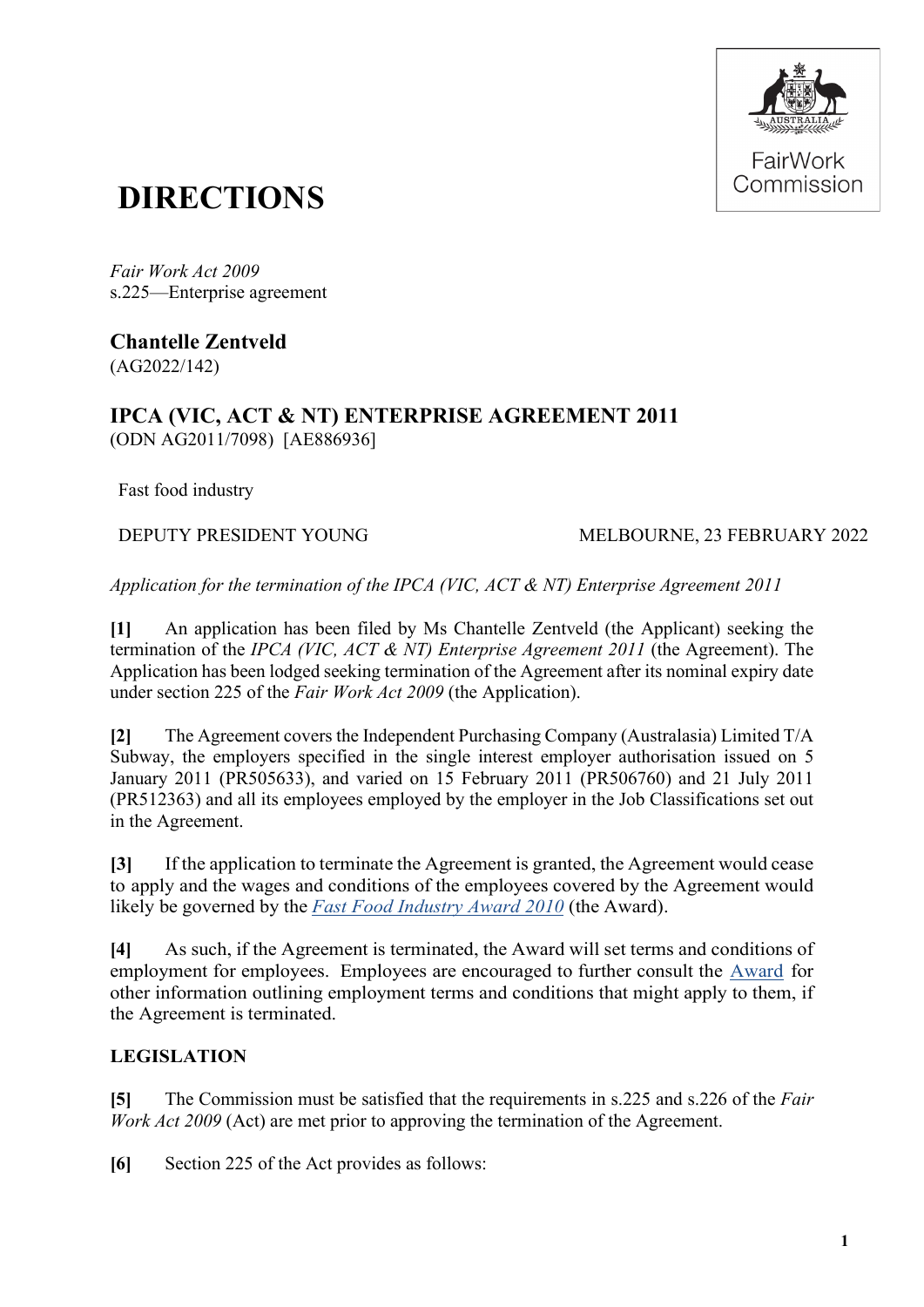### "**225 Application for termination of an enterprise agreement after its nominal expiry date**

If an enterprise agreement has passed its nominal expiry date, any of the following may apply to the FWC for the termination of the agreement:

- (a) one or more of the employers covered by the agreement;
- (b) an employee covered by the agreement;
- (c) an employee organisation covered by the agreement."
- **[7]** Section 226 of the Act provides asfollows:

#### "**226 When the FWC must terminate an enterprise agreement**

If an application for the termination of an enterprise agreement is made under section 225, the FWC must terminate the agreement if:

(a) the FWC is satisfied that it is not contrary to the public interest to do so; and

(b) the FWC considers that it is appropriate to terminate the agreement taking into account all the circumstances including:

(i) the views of the employees, each employer, and each employee organisation (if any), covered by the agreement; and

(ii) the circumstances of those employees, employers and organisations including the likely effect that the termination will have on each of them."

#### **DIRECTIONS**

**[8]** The directions issued on 1 February 2022 are vacated.

**[9] By close of business Wednesday, 9 March 2022**, Subway Systems Australia Pty Ltd (SSA) is to provide a schedule of employers currently covered by the Agreement reconciled against the employers covered by the Agreement already served by the Applicant (Reconciled Schedule) to the Applicant. The Reconciled Schedule is to include, but not limited to, the following:

- (a) whether there has been a transfer of business since the commencement of the Agreement;
- (b) the name of the new operating entity;
- (c) the name of the new franchisee; and
- (d) email addresses for all persons listed in the schedule.

**[10] By close of business Wednesday, 9 March 2022**, the Independent Purchasing Company (Australasia) Limited and the SSA are to issue a statement to all employers currently covered by the Agreement (Employers) explaining the process of the Application thus far.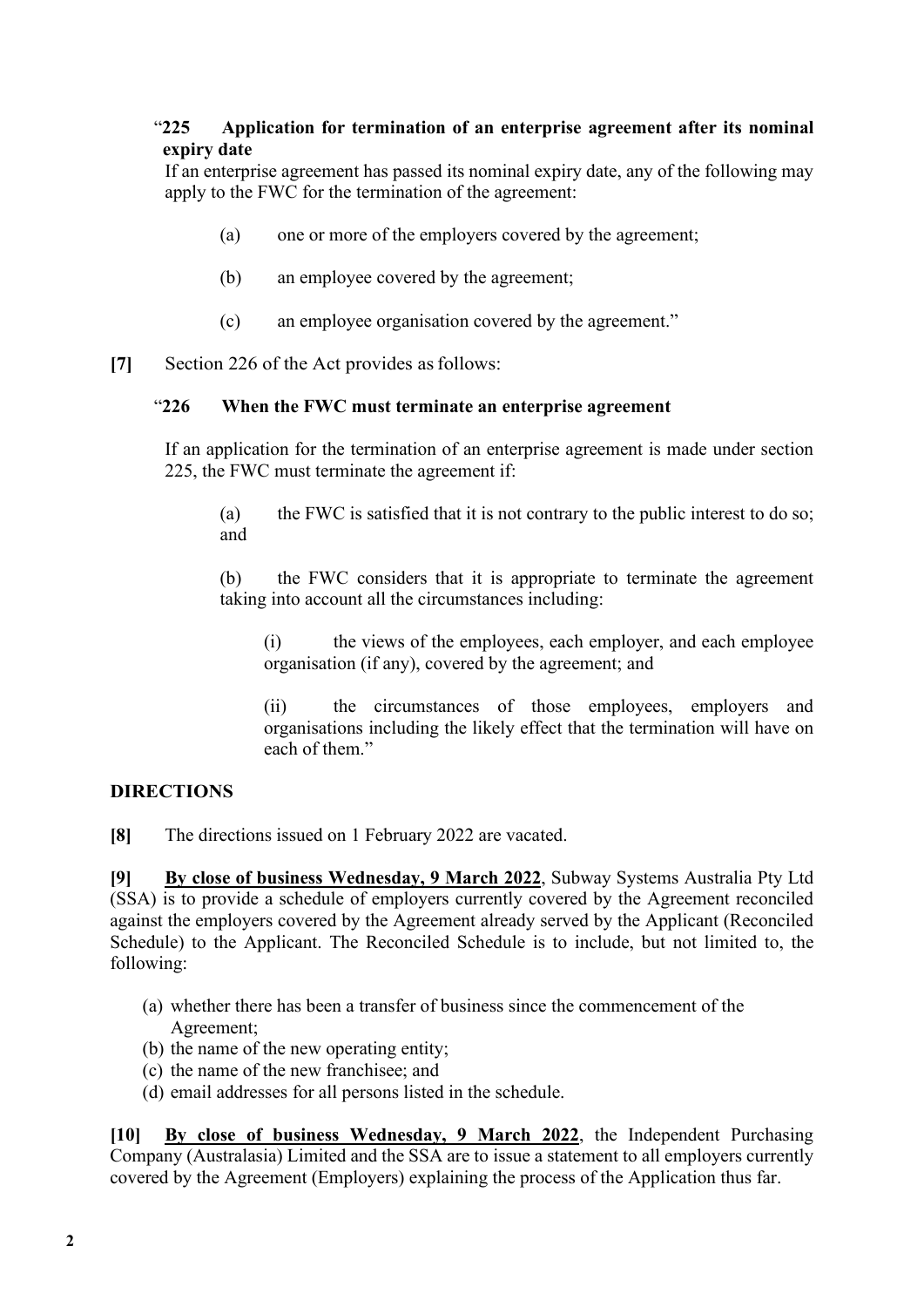**[11] By close of business Wednesday, 16 March 2022**, the Applicant is to provide a copy of the following documents to all the Employers covered by the Agreement:

- (a) these Directions;
- (b) *Form F24B – Application for termination of an enterprise agreement after the nominal expiry date* filed by the Applicant on 20 January 2022; and
- (c) *Form F24C – Statutory declaration* dated 20 January 2022 made by Ms Chantelle Zentveld.

**[12]** The Applicant is to file proof of compliance with direction [11] with the Chambers of Deputy President Young at [chambers.young.dp@fwc.gov.au](mailto:chambers.young.dp@fwc.gov.au) at this time.

**[13] By close of business Wednesday, 23 March 2022**, each of the Employers are to provide a copy of the material set out at [11] to each of their employees that are covered by the Agreement via email. A copy should also be placed on a noticeboard at each workplace that is used for communications with staff.

**[14]** Each Employer is to file proof of compliance with direction [13] with the Chambers of Deputy President Young at [chambers.young.dp@fwc.gov.au](mailto:chambers.young.dp@fwc.gov.au) at this time.

**[15] By close of business Wednesday, 6 April 2022**, the Applicant is to file in the Commission, and serve on all Employers and the Independent Purchasing Company (Australasia) Limited T/A Subway, any further material in support of her application to terminate the Agreement, including material outlining her views, circumstances, and the likely effect the termination of the Agreement will have on her**.** Each Employer must then provide to all of its employees covered by the Agreement via email, any material upon which the applicant relies.

**[16] By close of business Wednesday, 20 April 2022**, any employee who wishes to do so, is directed to file in the Commission, the serve on the Applicant, their Employer, and the Independent Purchasing Company (Australasia) Limited T/A Subway any material and witness statements upon which they rely, including:

- Material which addresses whether it is or is not contrary to the public interest for the Commission to terminate the Agreement (s.226(a) of the Act);
- Material which expresses the views of the employee regarding the application to terminate the Agreement (s.226(b)(i) of the Act); and
- Material which describes the circumstances of the employee, including the likely effect that the termination of the Agreement would have on them. This may include submissions on the impact of the Agreement no longer applying to them and the *[Fast](https://awardviewer.fwo.gov.au/award/show/MA000003)  [Food Industry Award 2010](https://awardviewer.fwo.gov.au/award/show/MA000003)* instead setting the terms and conditions of employment  $(s.226(b)(ii)$  of the Act).

**[17] By close of business Wednesday, 20 April 2022**, the Independent Purchasing Company (Australasia) Limited T/A Subway and/or any Employer covered by the Agreement are directed to file in the Commission, and serve on the Applicant, and all of their employees via email, material and witness statements upon which it relies, including: